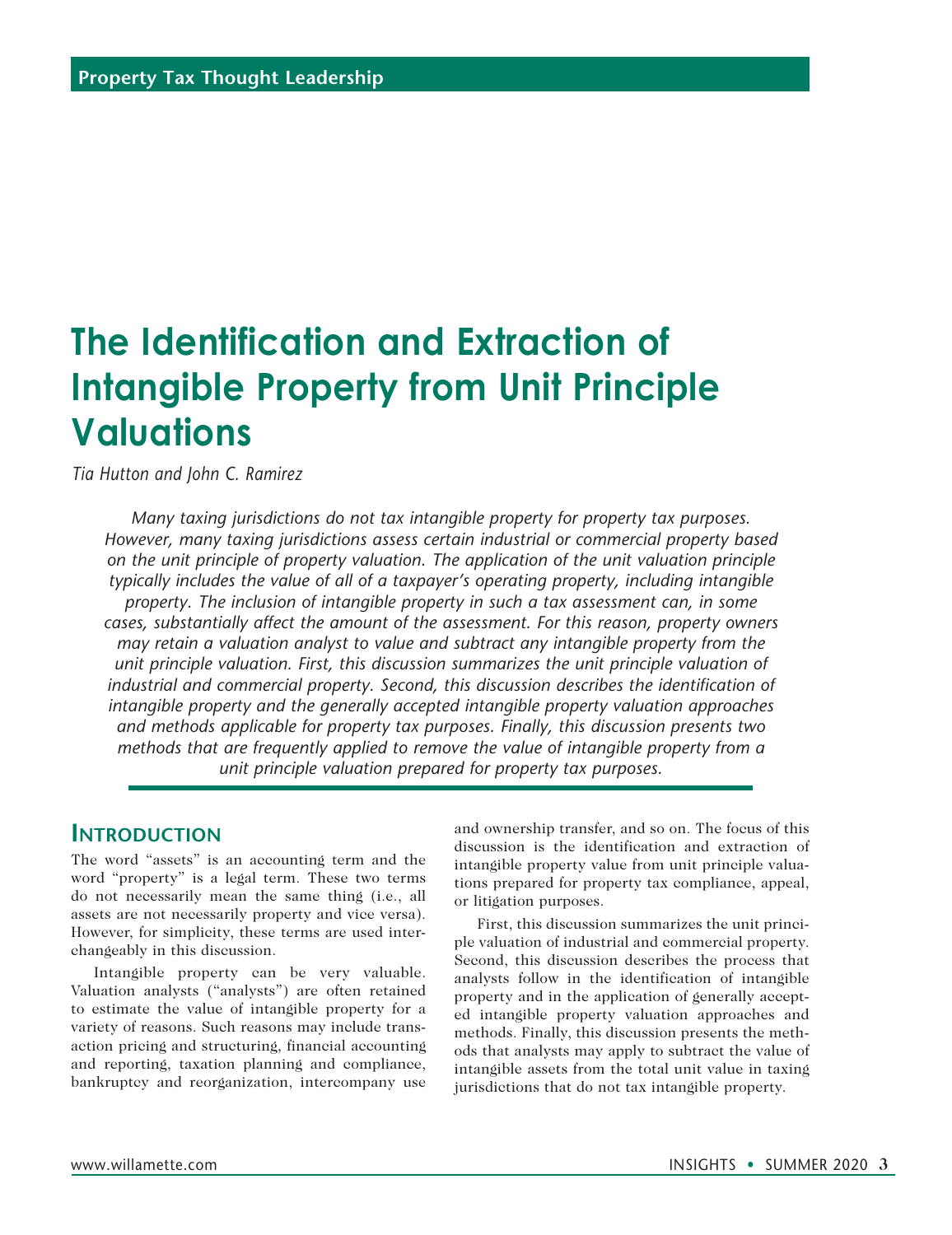# **The Unit Valuation Principle**

For property tax purposes, many taxing jurisdictions assess certain types of industrial or commercial property based on the unit valuation principle and not on the summation valuation principle.

In a summation principle valuation, a separate appraisal is performed for each asset category (or component) of the taxpayer property. The total value of the taxpayer property is the sum of the individual asset category values.

To perform a summation principle valuation, each category of taxpayer property is subject to separate identification and individual valuation. It can be difficult to separate each asset category for certain types of industrial and commercial properties. For this reason, the summation valuation principle is typically applied to value relatively simple properties, such as high-rise apartment buildings or high-rise office buildings.

The unit valuation principle is typically applied to value more complex properties. In a unit principle valuation, all of the taxpayer's operating assets are valued collectively, in the aggregate, as a single unit of property. The total unit value equals the value of all of the taxpayer operating assets (both tangible assets and intangible assets) functioning collectively on a going-concern, or value in continued use, basis.

The unit valuation principle is often applied when the taxpayer's real estate and tangible personal property is physically, functionally, and economically integrated. For example, the unit valuation principle is often applicable when an industrial or commercial property operates as a continuous operating process. Examples include oil and gas refineries, chemical and other processing plants, mining and mineral extraction facilities, cable television properties, electric generation plants, hospitals and nursing homes, and others.

Additionally, the unit valuation principle is often applied when the taxpayer property is a utility-type property that crosses over several counties, states, or other taxing jurisdictions. Examples of such properties include railroads, airlines, interstate and intrastate pipelines, water distribution systems, wastewater distribution systems, gas distribution systems, electric distribution systems, and telecommunications systems.

The value conclusion of the unit principle valuation includes all of the categories of taxpayer property, including working capital accounts, real estate, tangible personal property, and intangible personal property. Importantly, not all of these property categories may be subject to property taxation in the relevant taxing jurisdiction.

In taxing jurisdictions that do not tax intangible property, both the taxpayer and the assessment authority should ensure that any intangible property value is excluded from the assessment based on the unit valuation principle.

If the assessment includes intangible property that is not subject to taxation, the value of that intangible property should be removed from the assessment (which may be the total unit value).

# **Identification of Intangible Property**

The initial step in performing an intangible asset valuation is to identify the subject intangible asset.

There are numerous legal, accounting, and taxation definitions for the term "intangible asset." Most of those definitions typically relate to the specific purpose and are extracted from a particular statutory authority, administrative ruling, or judicial precedent. This discussion focuses on the general economic attributes that help analysts determine the existence of an intangible asset. It is important for the taxpayer and analyst to research whether a purpose-specific definition of intangible asset exists.

According to the textbook *Valuing Intangible*  Assets,<sup>1</sup> the characteristics or economic attributes necessary for identification as an intangible asset include the following:

- 1. It is subject to a specific identification and a recognizable description.
- 2. It is subject to legal existence and legal protection.
- 3. It is subject to the rights of private ownership, and that private ownership should be legally transferrable.
- 4. It is documented by some tangible evidence or manifestation of its existence (e.g., a contract, a license, a set of financial statements).
- 5. It is created or comes into existence at an identifiable time or as the result of identifiable event.
- 6. It is subject to being destroyed or to a termination of existence at an identifiable time or as the result of an identifiable event.

In other words, there should be a specific bundle of rights associated with the existence of any identifiable intangible asset. These identifiable intangible assets should be transferable.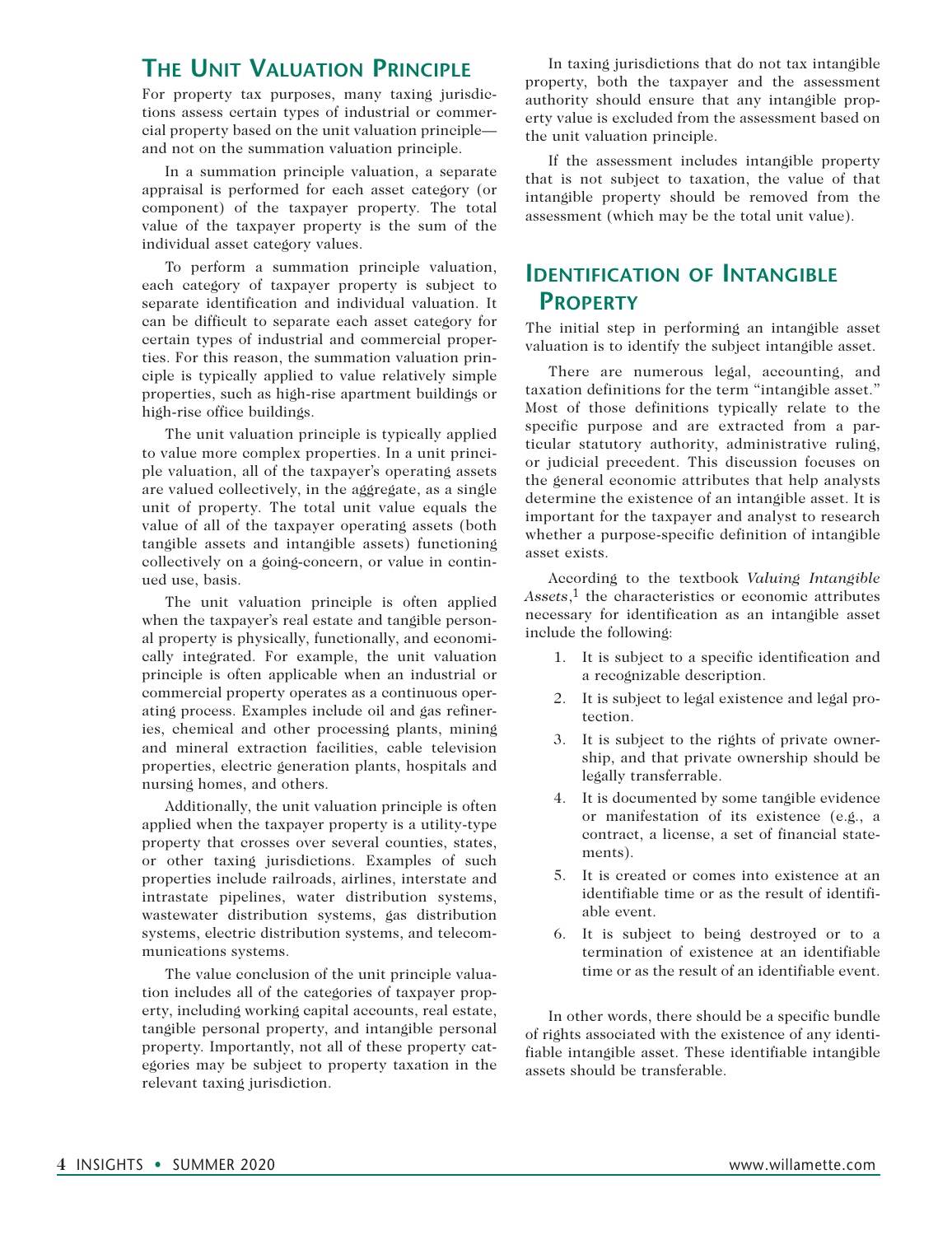However, this statement does not imply that the intangible asset has to be readily marketable or that the taxpayer owner would ever plan to transfer the intangible asset.

And, this statement does not imply that the intangible asset has to be sold separately from all other assets. In fact, just the opposite is true. Intangible assets are often sold with tangible assets and/or with other intangible assets.

The above-listed items describes the economic attributes of an intangible asset. Analyst consider these economic attributes in order to determine the existence of an intangible asset.

There is a distinction (sometimes substantial) between the existence of an intangible asset and the value of the intangible asset. It is possible for an intangible asset to have economic existence while having little or no quantifiable value.

For an intangible asset to have a quantifiable value from a valuation perspective, it should possess certain economic attributes. According to the textbook *Best Practices: Thought Leadership in Valuation, Damages, and Transfer Price Analysis*,2 these attributes may include the following:

- 1. The intangible asset should generate some measurable amount of economic benefit to its owner. This economic benefit could be in the form of an income increment, a cost decrement, and/or an investment decrement. This economic benefit may be measured in any one of the several ways, including net income, net operating income, net cash flow, and so on.
- 2. The intangible asset should be able to enhance the value of the other assets (tangible or intangible) with which it is associated. These other assets may encompass all other assets of the operating business enterprise of an owner/operator, including tangible personal property, real estate, or other intangible assets.

Some inexperienced analysts may confuse the term intangible asset with intangible factors, elements, influences, or attributes. Some economic phenomena attributes may contribute to the existence of—and value of—identifiable intangible assets. However, such economic phenomena may not possess the requisite characteristics to distinguish them as identifiable intangible assets.

Some economic phenomena that do not qualify as an intangible asset—but may be considered intangible factors or influences—include the following:

- $\blacksquare$  High market share
- $\blacksquare$  Lack of regulation
- $\blacksquare$  Monopoly position (or barriers to entry)
- $\blacksquare$  Market potential
- Competitive advantage (i.e., technological superiority, uniqueness, economies of scale, synergies, efficiencies)
- $\blacksquare$  General positive reputation

## **Types of Intangible Property**

For a variety of accounting, legal, taxation, and other reasons, industrial or commercial property are often distinguished between tangible assets and intangible assets. Industrial or commercial intangible assets can further be grouped into two categories:

- 1. Intangible real property
- 2. Intangible personal property

## **Intangible Real Property**

Intangible real property is a familiar category for many taxpayers. This is because it is not uncommon for legal interests in real estate to be subdivided and transferred. Intangible real property is the transferable legal interest in real estate.

The value of intangible real property is not derived from the ownership of the real estate itself. The real estate ownership is vested in a separate party (e.g., landlord, the lessor, or the licensor). The value of intangible real property is derived from the legal rights it grants to real estate.

Examples of intangible real property include leases, occupancy permits, building permits, surface rights, air rights, mining rights, water extraction rights, drilling rights, and so forth. In contrast, examples of tangible real property include land improvements, buildings, and so on.

Intangible real property is often documented in a license, lease, easement, or other contract. This written document provides evidence of the existence of the intangible real property. This written document has a tangible element (i.e., the paper it is written on).

All intangible assets should have some form of physical evidence of their existence. However, the value of the intangible real property does not depend on the tangible evidence (e.g., the actual physical paper). Rather, the value of intangible real property depends on the legal rights (and economic expectations) associated with the written document.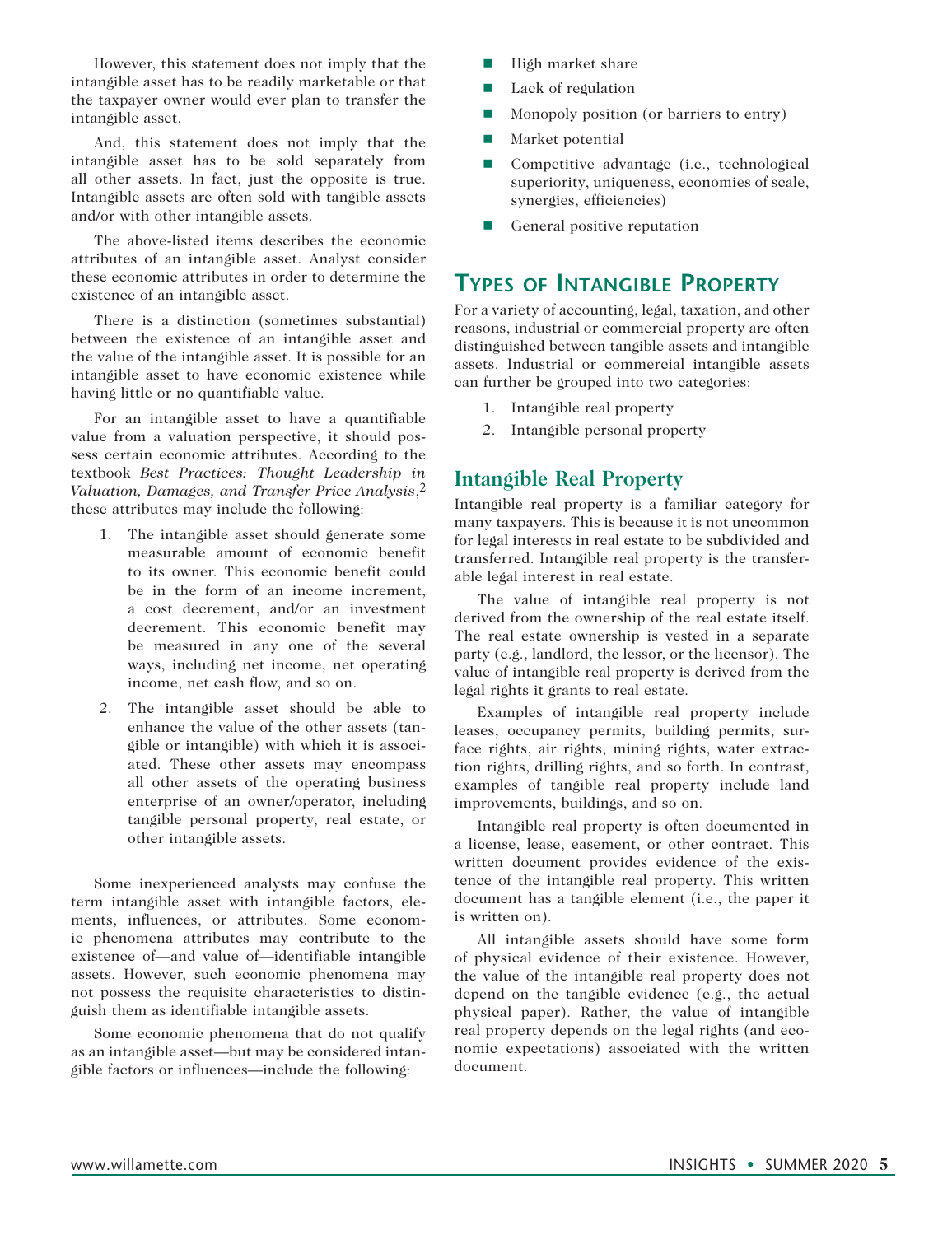## **Intangible Personal Property**

The value of intangible personal property is derived from the legal rights, the intellectual property content, and/or the expected economic benefits that are associated with this category of intangible assets.

Analysts often group intangible personal property into four categories. The categorization process may be relevant from a property tax valuation perspective. This is because the four different categories of intangible personal property (although fundamentally similar) have slightly different economic attributes.

Sometimes this intangible personal property categorization process may have accounting, taxation, regulatory, or legal significance. Often, this categorization process makes sense because the four different categories of intangible personal property (although fundamentally similar) have slightly different economic attributes.

These four categories of intangible personal property are as follows:

- 1. Financial (working capital) assets
- 2. General intangible assets
- 3. Intellectual property
- 4. Intangible value in the nature of goodwill

#### **Financial Assets**

Most analysts are familiar with financial assets. For a business, financial assets are recorded as "current assets" for financial accounting purposes. Common examples of financial assets include cash, accounts



receivable, notes receivable, stocks and bonds, and other negotiable investment securities. However, inexperienced analysts may not automatically think of financial assets as intangible assets.

As an example, let's consider cash—in the form of a \$100 bill. The \$100 bill clearly qualifies as an asset. It is unlikely for anyone to question that the  $$100$  bill (1) is subject to ownership and (2) has value.

What may not be immediately clear is the \$100 bill's classification as an intangible asset. The value of the \$100 bill does not result from the physical paper note (i.e., the physical attributes). Rather, the value of the \$100 bill results from the fact that the intangible asset owner has the legal right to exchange the paper instrument for goods and services. The value of this \$100 bill comes from the expected economic benefits it can provide to the owner.

#### **General Intangible Assets**

The second category of intangible assets includes most other intangible assets that are not elsewhere categorized.

One categorization of general intangible assets follows:

- Technology-related (e.g., proprietary technology)
- $\blacksquare$  Customer-related (e.g., customer lists, customer engineering drawings and technical documentation relationships, customer contracts)
- n Contract-related (e.g., favorable supplier contracts, technology sharing agreements, franchise agreements)
	- $\blacksquare$  Data-processing-related (e.g., computer software, automated data bases)
	- $\blacksquare$  Human-capital-related (e.g., a trained and assembled workforce, noncompete covenants, employment agreements)
	- Marketing-related (e.g., advertising materials, marketing brochures and materials)
	- Location-related (e.g., leasehold interests, mineral or mining exploration rights)
	- $\blacksquare$  License-related (e.g., operational or environmental licenses or permits, pollution control permits)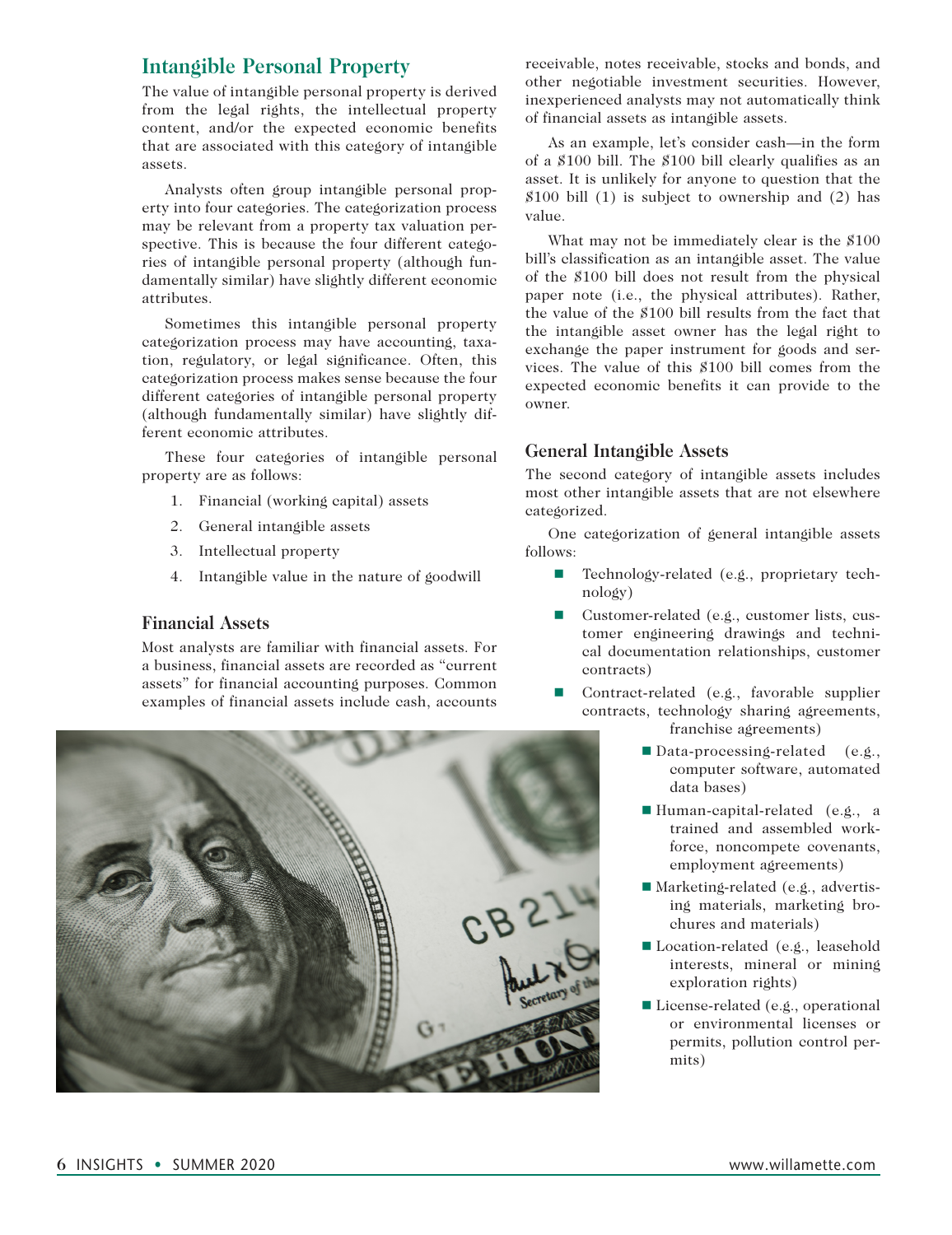It is important to note that the above-listed general intangible asset categories are for discussion purposes only. They do not represent any particular categorization for financial accounting, taxation, regulatory, legal, or other authority.

#### **Intellectual Property**

Intellectual property is created by human intellectual and/or inspirational activity. Such activity is typically specific, conscious, and can be attributed to the activity of specific individuals. In contrast, other intangible assets are created in the normal course of business operations.

In the United States, intellectual property is typically registered under—and is protected by specific federal and state statutes. These statutes give the intellectual property owner specific legal rights with regard to commercial development and economic exploitation of the intellectual property. These statutes also give the intellectual property owner the right to prevent other parties from commercializing the intellectual property.

There are four types of intellectual property:

- 1. Trademarks and trade names (e.g., service marks, service names, and trade dress)
- 2. Patents (e.g., utility, design, and plant patents and the associated patent application)
- 3. Copyrights (e.g., musical and literary compositions, other works of art, and copyrights in computer software and engineering drawings)
- 4. Trade secrets (e.g., processes, designs, diagrams, drawings, schematics, memoranda, etc.)

#### **Intangible Value in the Nature of Goodwill**

There are different definitions (or types) of goodwill for transaction, taxation, financial accounting, litigation, and other purposes. For property tax purposes, the relevant type of goodwill is often business or institutional goodwill.

Analysts often refer to business or institutional goodwill as intangible value in the nature of goodwill. This is because the value of business or institutional goodwill is related to several components.

The components of business or institutional goodwill include the following:

n Going-concern value—This goodwill component is related to the fact that all of the elements of a taxpayer's total unit are physically and functionally assembled in place and ready to use.

- Excess income—This goodwill component is related to income generated by a taxpayer's total unit that is greater than amount needed to provide a fair rate of return on all of the tangible assets and identifiable intangible assets of the total unit.
- **n** Present value of future growth opportunities—This goodwill component is related to the expectation of growth in future income associated with future assets (both tangible and intangible) that do not yet exist on the assessment date.

# **Generally Accepted Intangible Property Valuation Approaches and Methods**

There are three generally accepted intangible property valuation approaches. These valuation approaches encompass a broad spectrum of applied microeconomics principles and investment concepts. Within each valuation approach, there are several valuation methods.

The three generally accepted intangible property valuation approaches are as follows:

- 1. The cost approach
- 2. The market approach (sometimes referred to as the sales comparison approach)
- 3. The income approach

The following discussion summarizes the generally accepted intangible property valuation approaches and methods. The discussion is presented in the context of applying the unit valuation principle to value industrial or commercial property. An in-depth explanation of each valuation approach and method is beyond the scope of this discussion.

## **Cost Approach**

The cost approach indicates the value of an intangible asset as the cost (in terms of current dollar expenditures) required to create a hypothetical substitute intangible asset with equivalent utility and functionality as the actual intangible asset. The cost components in a cost approach analysis typically include direct costs, indirect costs, developer's profit, and entrepreneurial incentive.

If the substitute intangible asset is superior to the actual intangible asset, then allowances should be made for all forms of depreciation (including physical depreciation, functional obsolescence, and economic obsolescence) in order to estimate the value of the actual intangible asset.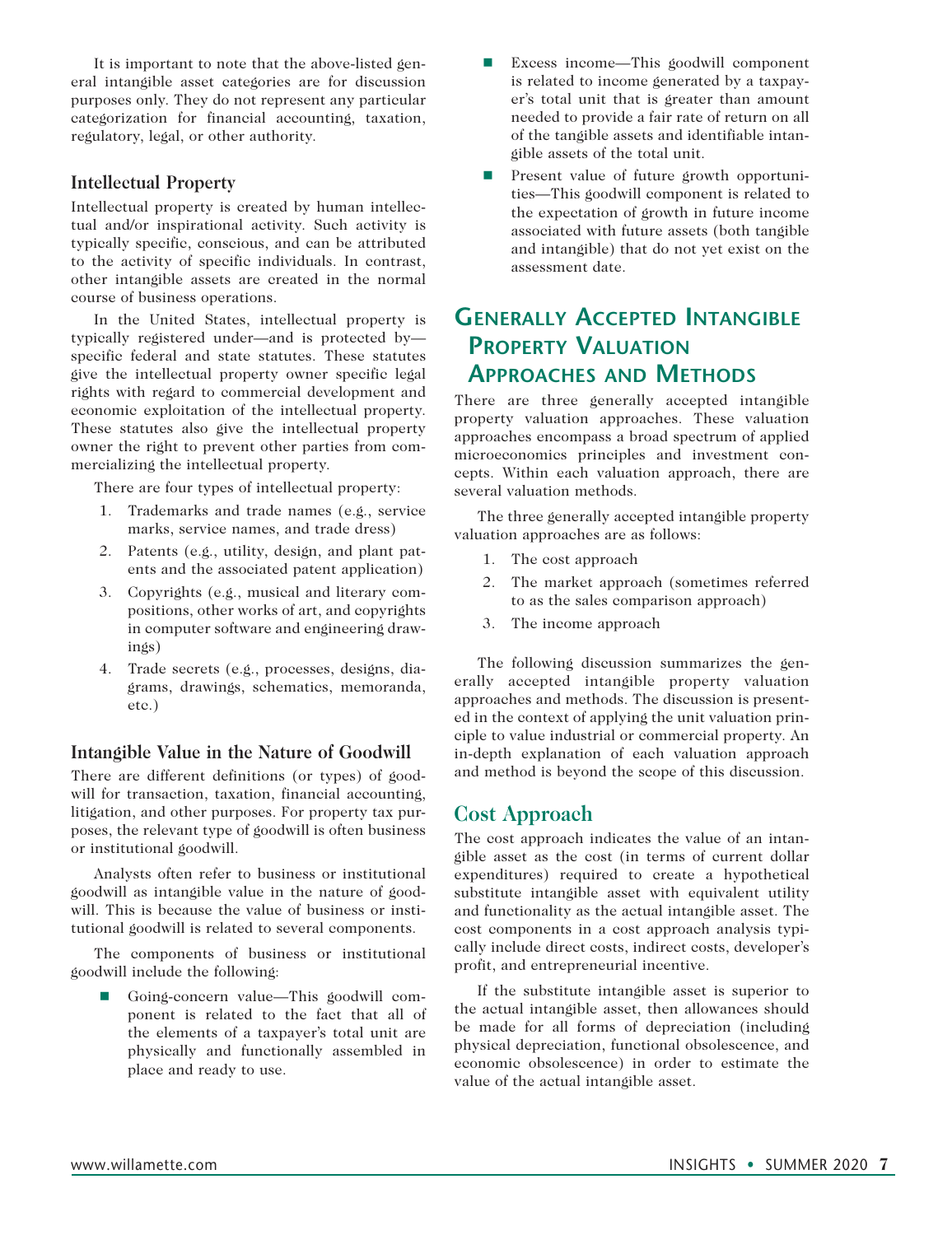The intangible asset cost approach valuation methods include the following:

- **n** Reproduction cost new less depreciation method—The total cost, at current prices, to construct an exact duplicate or replica of the subject intangible asset, adjusted for depreciation
- **n** Replacement cost new less depreciation method—The total cost to create, at current prices, an asset having equal functionality or utility of the intangible subject asset, adjusted for depreciation
- **n** Historical cost less depreciation method (or an alternative method referred to as the trended historical cost less depreciation method)—Actual historical asset development costs may be identified and quantified and sometimes "trended" to the valuation date by an appropriate inflation-based index factor, adjusted for depreciation

The cost approach may have certain application limitations for intangible assets with unique qualities. Unlike some fungible assets, certain intangible assets are not fungible.

## **Market Approach**

The market approach indicates the value of an intangible asset based on valuation pricing multiples derived from arm's-length sale or license transactions regarding either comparable or guideline intangible assets. Typically, individual intangible assets are not bought and sold in fee simple interest.

Accordingly, individual intangible asset sale transactional data are not often readily available. However, many intangible assets (such as trademarks, copyrights, and patents) are licensed in arm's-length transactions. When available, these transactional data may be used to prepare a market approach analysis.

The generally accepted intangible asset market approach valuation methods include the following:

- The sales comparison method
- $\blacksquare$  The relief from royalty method
- The comparable profit margin method

Market approach methods are particularly applicable when there is sufficient quantity of comparable (almost identical) or guideline (similar from a risk and expected return perspective) intangible asset transaction data.

#### **Income Approach**

The income approach recognizes the prospective revenue, expenses, profitability, and investments associated with the ownership of an intangible asset. This approach indicates intangible asset value as the present value of future income.

That metric income may be measured as operating income, net income, net cash flow, operating cash flow, or some other measure of income, and it should be estimated over the asset's expected useful economic life ("UEL"). This expected income stream is brought to a present value by the use of an appropriate market-derived, risk-adjusted rate of return (or capitalization rate).

The generally accepted intangible asset income approach valuation methods include the following:

- $\blacksquare$  Differential income (with/without) method
- $\blacksquare$  Incremental income method
- $\blacksquare$  Profit split method (or residual profit split method)
- $\blacksquare$  Residual (excess) income method
- Capitalized excess earning method
- $\blacksquare$  Multiperiod excess earnings method

Intangible asset income approach valuation methods are particularly applicable in situations where the intangible asset is used to generate a measurable (and separately identifiable) amount of income.

# **Intangible Property Value Extraction Methods**

Many taxing jurisdictions do not tax intangible property from property taxation. However, property tax assessments are sometimes based on the unit valuation principle, which typically concludes a value for all of the taxpayer's operating property (both tangible and intangible). For this reason, the value of intangible property may need to be subtracted from the total unit value.

There are several methods that may be applied to subtract intangible asset value from the unit principle valuation conclusion. These value subtraction methods include the following:

- 1. Direct subtraction method
- 2. Transfer price (income allocation) method

When selecting an intangible asset value subtraction method, the analyst should refer to any legal precedents or statutes in the subject taxing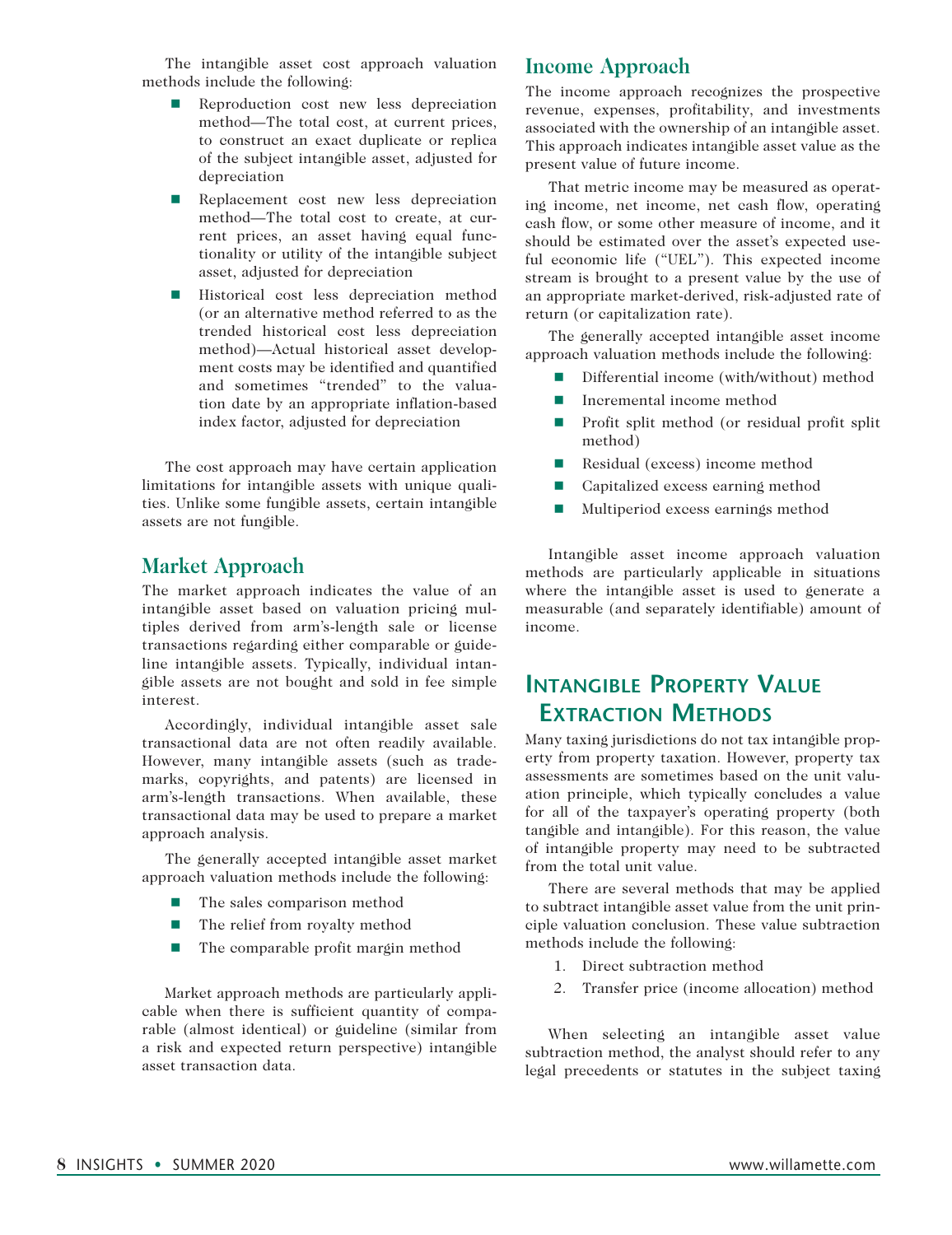jurisdiction. In the event the taxing jurisdiction does not have a subtraction standard or precedent, the analyst should select the subtraction method that makes the most sense for the analysis.

For example, the intangible asset may have no separately identifiable income stream. In such a case, it would be difficult to deduct a specific amount of income from the total unit operating income in the income approach, as would be the case with the transfer price (income allocation) method.

Not having an identifiable income stream does not necessary imply that the asset is not an exempt intangible asset. The question of whether an intangible asset is taxable or not depends on the particular taxing jurisdiction.

## **Direct Subtraction Method**

The direct subtraction method is the simplest to understand. There are two factors of the direct subtraction method:

- 1. the synthesized value of the total unit (based on any/all unit principle valuation approaches), and
- 2. the synthesized value of all exempt intangible assets (based on any/all intangible asset valuation approaches)

property is not subject to property taxation in the Refinery's taxing jurisdiction. The Refinery owns internally developed software that is used in its operations. For simplicity, let's assume the Refinery does not have any other intangible property.

The Refinery retained an analyst to estimate the value of the internally developed software as of the valuation date. Based on this valuation analysis, the Refinery will exclude the value of the intangible personal property (i.e., the internally developed software) from the total unit value.

To value the Refinery's software, the analyst applied the cost approach, replacement cost new less deprecation method. The analyst concludes the value of the Refinery software, as of the valuation date, is \$160 million.

As presented in Exhibit 1, the valuation synthesis indicates a value conclusion of the Refinery total unit of \$1 billion. Subtracting the value of the software intangible personal property of \$160 million, yields a residual value of \$840 million for the Refinery taxable property (i.e., real estate and tangible personal property).

In this example, the software valuation analysis resulted in reducing the Refinery property tax assessment by 16 percent.

The concluded value of the intangible assets is subtracted from the total unit value to conclude the residual value of the taxable property.

### **Direct Subtraction Extraction Method Illustrative Example**

Let's assume that the taxpayer refinery (the "Refinery") is assessed in its taxing jurisdiction based on the unit valuation principle. Let's assume that the local assessment authority values the Refinery total unit of operating property at \$1 billion as of the valuation date.

Let's also assume that intangible personal

#### **Exhibit 1 Assessment Authority's Valuation of Taxpayer Refinery Total Unit**

| Unit Principle Valuation Approach and Method                                     | <b>Value Indication</b> |
|----------------------------------------------------------------------------------|-------------------------|
|                                                                                  |                         |
| Income Approach:                                                                 |                         |
| <b>Yield Capitalization Method [a]</b>                                           | \$1,100,000,000         |
| Direct Capitalization Method [b]                                                 | \$900,000,000           |
|                                                                                  |                         |
| <b>Sales Comparison Approach:</b>                                                |                         |
| Comparable Sales Method [c]                                                      | \$960,000,000           |
|                                                                                  |                         |
| Valuation Synthesis and Concluded Value of Refinery Total Unit                   | \$1,000,000,000         |
|                                                                                  |                         |
| Concluded Value of Refinery Total Unit                                           | \$1,000,000,000         |
| Minus: Concluded Value of Refinery Computer Software [d]                         | \$160,000,000           |
| Equal: Residual Value of Refinery Taxable Property                               | \$840,000,000           |
|                                                                                  |                         |
| [a] Based on present value of Refinery total net cash flow.                      |                         |
| [b] Based on direct capitalization of Refinery total net operating income.       |                         |
| [c] Based on comparable sales of operating refineries and market-derived pricing |                         |
| multiples.                                                                       |                         |

[d] Based on replacement cost new less depreciation method.